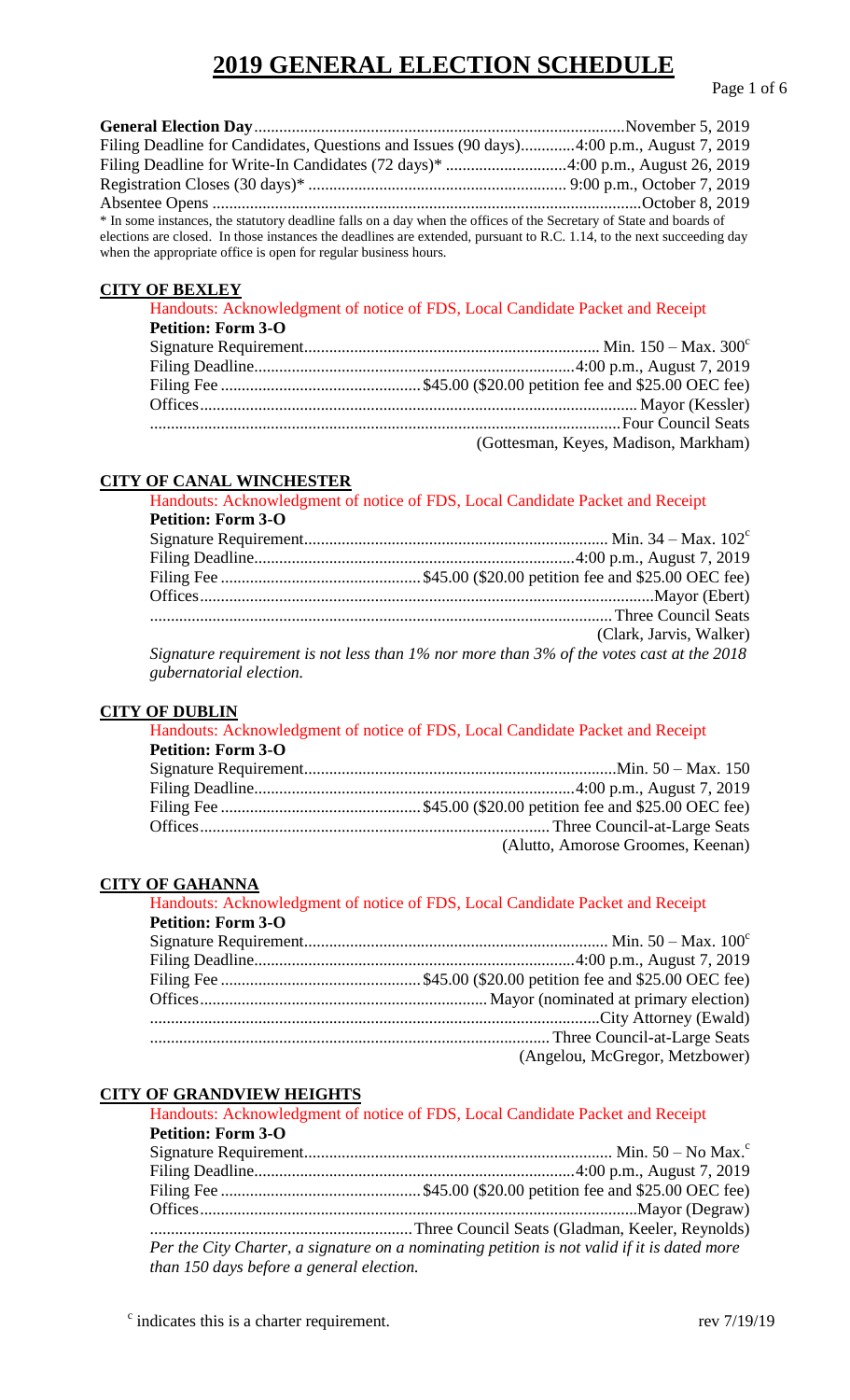Page 2 of 6

# **CITY OF GROVE CITY**

Handouts: Acknowledgment of notice of FDS, Local Candidate Packet and Receipt **Petition: Special "Grove City"**

|                                          | City Council: at-large (Robinette), Ward 2 (Davis) and Ward 4 (Schottke)                  |
|------------------------------------------|-------------------------------------------------------------------------------------------|
|                                          | Per the City Charter, each candidate shall have a sponsoring committee of five registered |
|                                          | voters, the circulator's statement must be sworn to under oath, and the candidate's name  |
| must appear on the ballot as registered. |                                                                                           |

#### **CITY OF GROVEPORT**

|                           | Handouts: Acknowledgment of notice of FDS, Local Candidate Packet and Receipt |
|---------------------------|-------------------------------------------------------------------------------|
| <b>Petition: Form 3-O</b> |                                                                               |
|                           |                                                                               |
|                           |                                                                               |
|                           |                                                                               |
|                           |                                                                               |
|                           |                                                                               |
|                           | (Cleary, Hilbert)                                                             |

# **CITY OF NEW ALBANY**

|                           | Handouts: Acknowledgment of notice of FDS, Local Candidate Packet and Receipt |
|---------------------------|-------------------------------------------------------------------------------|
| <b>Petition: Form 3-O</b> |                                                                               |
|                           |                                                                               |
|                           |                                                                               |
|                           |                                                                               |
|                           |                                                                               |
|                           |                                                                               |
|                           |                                                                               |

#### **CITY OF UPPER ARLINGTON**

|                           | Handouts: Acknowledgment of notice of FDS, Local Candidate Packet and Receipt |
|---------------------------|-------------------------------------------------------------------------------|
| <b>Petition: Form 3-O</b> |                                                                               |
|                           |                                                                               |
|                           |                                                                               |
|                           |                                                                               |
|                           |                                                                               |
|                           | (Casper, King, Ralph)                                                         |

#### **CITY OF WESTERVILLE**

| Handouts: Acknowledgment of notice of FDS, Local Candidate Packet and Receipt |
|-------------------------------------------------------------------------------|
|                                                                               |
|                                                                               |
|                                                                               |
|                                                                               |
|                                                                               |
| (Davey, Fosselman, Treneff)                                                   |
|                                                                               |

### **CITY OF WORTHINGTON**

|                           | Handouts: Acknowledgment of notice of FDS, Local Candidate Packet and Receipt |
|---------------------------|-------------------------------------------------------------------------------|
| <b>Petition: Form 3-O</b> |                                                                               |
|                           |                                                                               |
|                           |                                                                               |
|                           |                                                                               |
|                           |                                                                               |
|                           | (Foust, Michael, Smith)                                                       |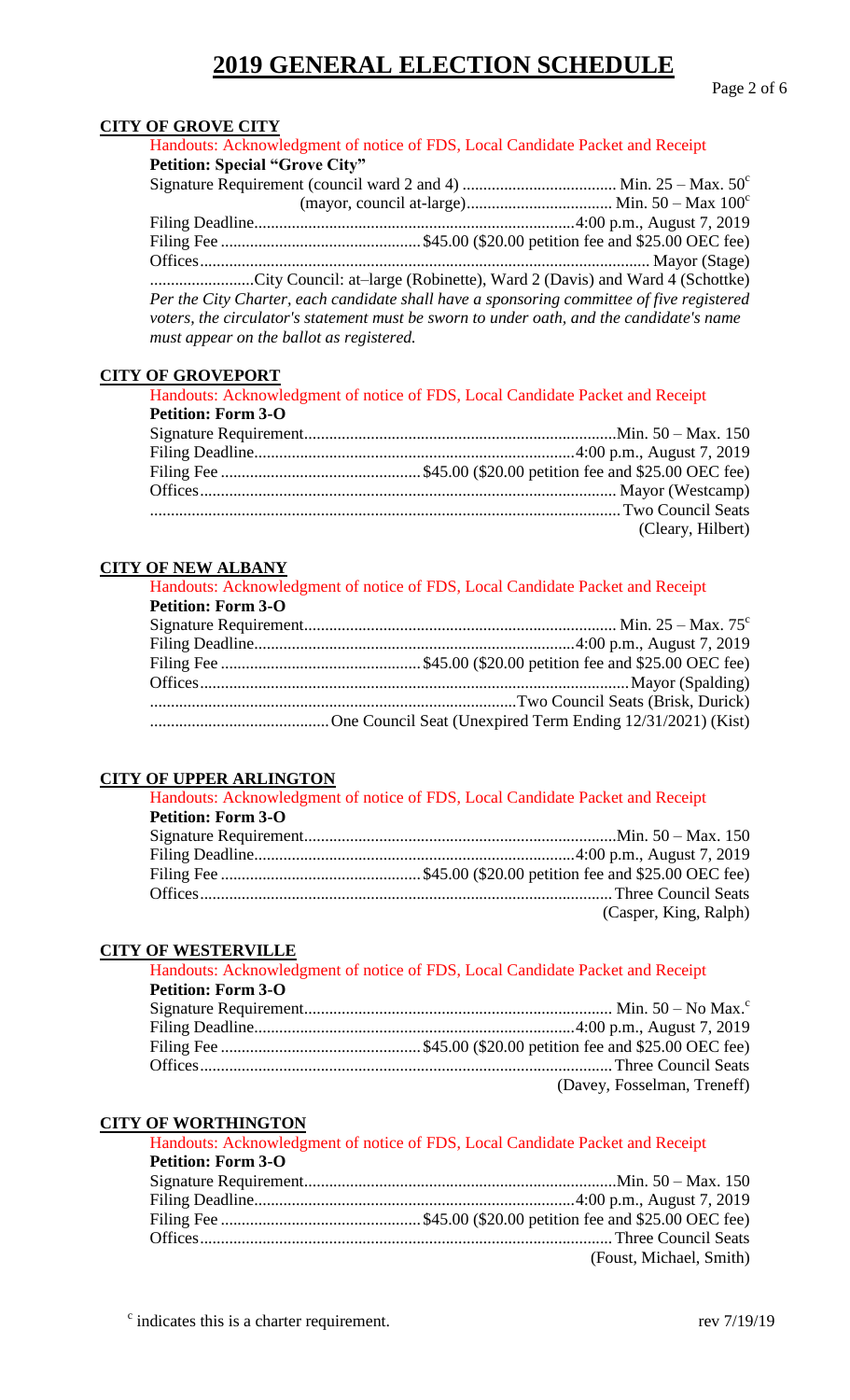Page 3 of 6

# **VILLAGE OF OBETZ** *charter*

| Handouts: Local Candidate Packet and Receipt |                   |
|----------------------------------------------|-------------------|
| <b>Petition: Form 3-O</b>                    |                   |
|                                              |                   |
|                                              |                   |
|                                              |                   |
|                                              |                   |
|                                              |                   |
|                                              | (Flaherty, Wiley) |

## **VILLAGE OF HARRISBURG**

Handouts: Local Candidate Packet and Receipt

| Petition: Form 3-O (single), Form 3-MA (slate) |                    |
|------------------------------------------------|--------------------|
|                                                |                    |
|                                                |                    |
|                                                |                    |
|                                                |                    |
|                                                |                    |
|                                                | (Dawson, Keathley) |

# **VILLAGE OF LOCKBOURNE**

Handouts: Local Candidate Packet and Receipt

| (Austin, French) |
|------------------|

### **VILLAGE OF MARBLE CLIFF**

| Handouts: Local Candidate Packet and Receipt   |                   |
|------------------------------------------------|-------------------|
| Petition: Form 3-O (single), Form 3-MA (slate) |                   |
|                                                |                   |
|                                                |                   |
|                                                |                   |
|                                                |                   |
|                                                |                   |
|                                                | (Taylor, Troiano) |

### **VILLAGE OF MINERVA PARK**

### Handouts: Local Candidate Packet and Receipt

# **Petition: Form 3-O (single), Form 3-MA (slate)**

| Two Council Seats |
|-------------------|
| (Braun, Dobbins)  |

#### **VILLAGE OF RIVERLEA**

Handouts: Local Candidate Packet and Receipt

# **Petition: Form 3-O (single), Form 3-MA (slate)**

| (Gordon, Lowe) |
|----------------|
|                |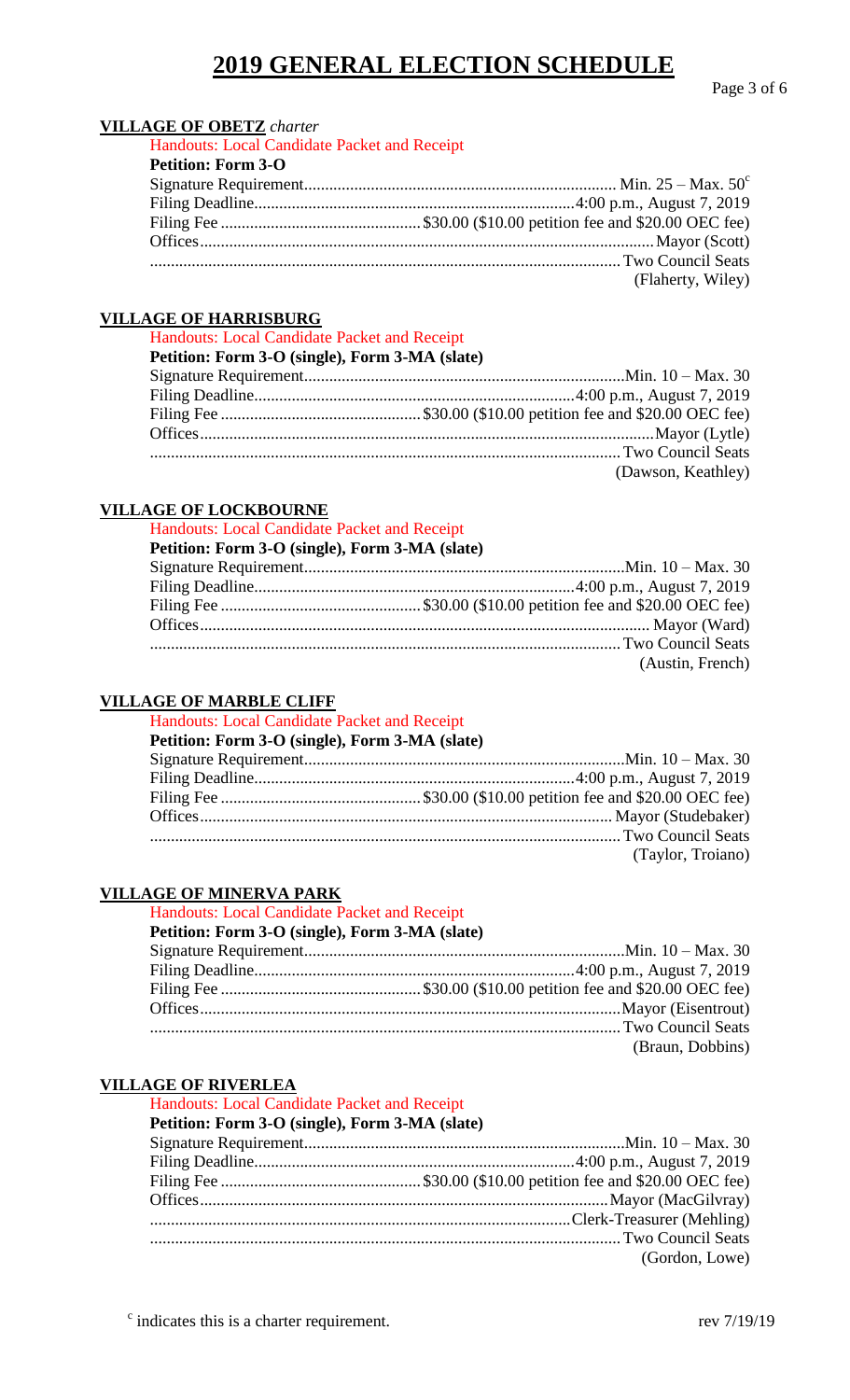Page 4 of 6

## **VILLAGE OF URBANCREST**

Handouts: Local Candidate Packet and Receipt **Petition: Form 3-O (single), Form 3-MA (slate)**

| Petition: Form 3-O (single), Form 3-MA (siate) |  |
|------------------------------------------------|--|
|                                                |  |
|                                                |  |
|                                                |  |
|                                                |  |
|                                                |  |
|                                                |  |

# **VILLAGE OF VALLEYVIEW**

| Handouts: Local Candidate Packet and Receipt   |  |
|------------------------------------------------|--|
| Petition: Form 3-O (single), Form 3-MA (slate) |  |
|                                                |  |
|                                                |  |
|                                                |  |
|                                                |  |
|                                                |  |
|                                                |  |

# **TOWNSHIPS**

| Handouts: Local Candidate Packet and Receipt |  |
|----------------------------------------------|--|
| <b>Petition: Form 3-R</b>                    |  |
|                                              |  |
|                                              |  |
|                                              |  |
|                                              |  |
|                                              |  |
|                                              |  |

# **BOARDS OF EDUCATION**

### **EDUCATIONAL SERVICE CENTER OF CENTRAL OHIO**

Handouts: Acknowledgment of notice of FDS, Local Candidate Packet and Receipt **Petition: Form 3-W (single), Form 3-X (slate)** Signature Requirement...........................................................................Min. 50 – Max. 150 Filing Deadline.............................................................................4:00 p.m., August 7, 2019 Filing Fee ................................................ \$30.00 (\$10.00 petition fee and \$20.00 OEC fee) Franklin County Sub-District....................................................................2 Board Members (Glitt, Reid-Pleasnick)

# **BEXLEY CITY SCHOOL DISTRICT**

Handouts: Local Candidate Packet and Receipt **Petition: Form 3-T (single), Form 3-U (slate)** Signature Requirement.............................................................................Min. 25 – Max. 75 Filing Deadline.............................................................................4:00 p.m., August 7, 2019 Filing Fee ................................................ \$30.00 (\$10.00 petition fee and \$20.00 OEC fee) Offices................................................................................................. Two Board Members (Denison, Lacroix)

# **CANAL WINCHESTER LOCAL SCHOOL DISTRICT**

Handouts: Local Candidate Packet and Receipt

| Petition: Form 3-T (single), Form 3-U (slate) |                   |
|-----------------------------------------------|-------------------|
|                                               |                   |
|                                               |                   |
|                                               |                   |
|                                               |                   |
|                                               | (Butler, Krueger) |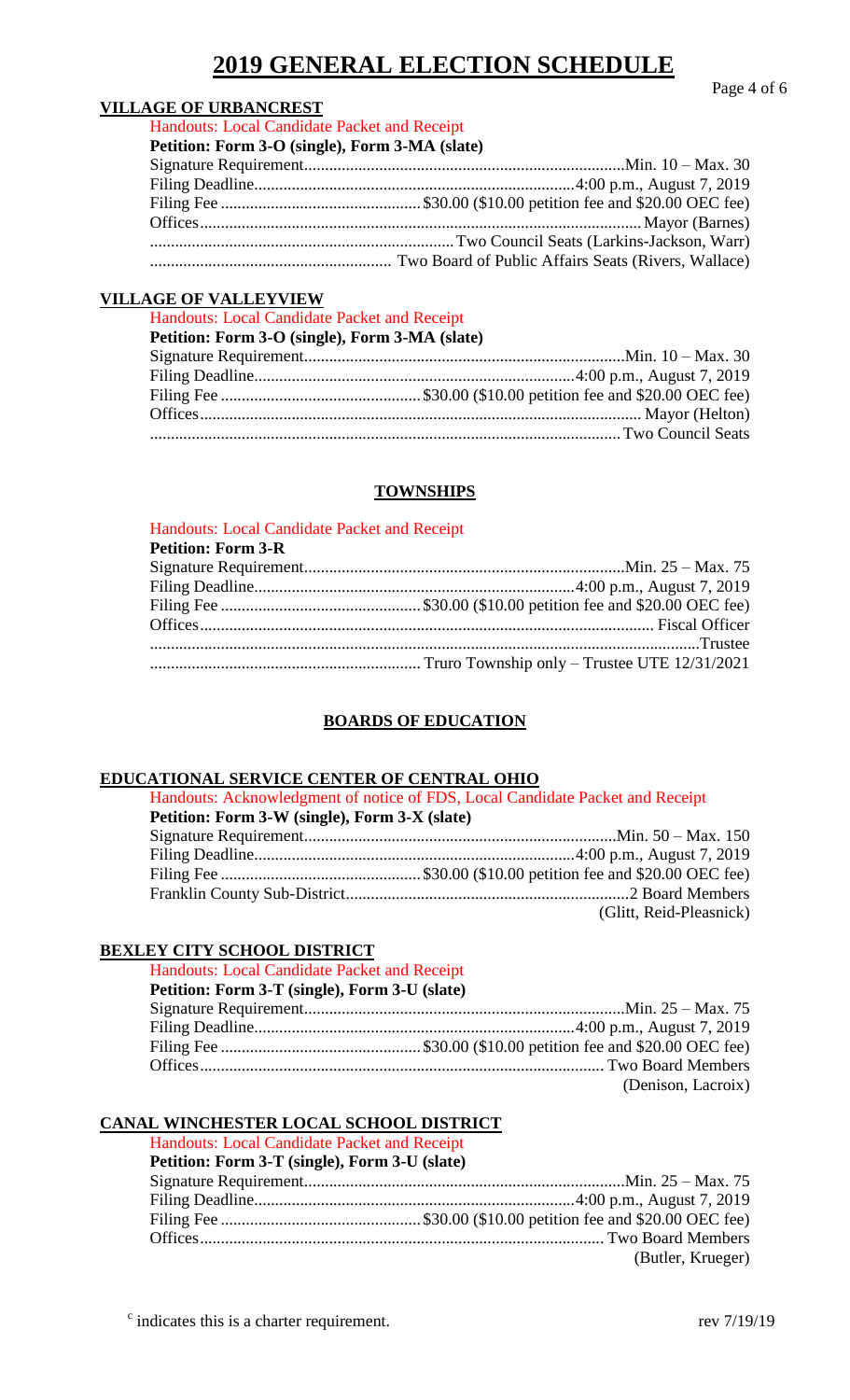Page 5 of 6

| Handouts: Acknowledgment of notice of FDS, Local Candidate Packet and Receipt |
|-------------------------------------------------------------------------------|
| Petition: Form 3-T (single), Form 3-U (slate)                                 |
|                                                                               |
|                                                                               |
|                                                                               |
|                                                                               |
| (Melody, Valentine)                                                           |
|                                                                               |

### **GAHANNA - JEFFERSON CITY SCHOOL DISTRICT**

Handouts: Local Candidate Packet and Receipt **Petition: Form 3-T (single), Form 3-U (slate)** Signature Requirement...........................................................................Min. 75 – Max. 225 Filing Deadline.............................................................................4:00 p.m., August 7, 2019 Filing Fee ................................................ \$30.00 (\$10.00 petition fee and \$20.00 OEC fee) Offices................................................................................................. Two Board Members

(Moehring, Piccolantonio)

## **GRANDVIEW HEIGHTS CITY SCHOOL DISTRICT**

Handouts: Local Candidate Packet and Receipt

| Petition: Form 3-T (single), Form 3-U (slate) |                        |
|-----------------------------------------------|------------------------|
|                                               |                        |
|                                               |                        |
|                                               |                        |
|                                               |                        |
|                                               | (Brannan, Palmisciano) |

## **GROVEPORT – MADISON LOCAL SCHOOL DISTRICT**

Handouts: Local Candidate Packet and Receipt

| Petition: Form 3-T (single), Form 3-U (slate) |                  |
|-----------------------------------------------|------------------|
|                                               |                  |
|                                               |                  |
|                                               |                  |
|                                               |                  |
|                                               | (Snyder, Tedrow) |

# **HAMILTON LOCAL SCHOOL DISTRICT**

Handouts: Local Candidate Packet and Receipt

| Petition: Form 3-T (single), Form 3-U (slate) |                     |
|-----------------------------------------------|---------------------|
|                                               |                     |
|                                               |                     |
|                                               |                     |
|                                               |                     |
|                                               | (Hallum, Jankowski) |

### **HILLIARD CITY SCHOOL DISTRICT**

|                                               | Handouts: Acknowledgment of notice of FDS, Local Candidate Packet and Receipt |
|-----------------------------------------------|-------------------------------------------------------------------------------|
| Petition: Form 3-T (single), Form 3-U (slate) |                                                                               |
|                                               |                                                                               |
|                                               |                                                                               |
|                                               |                                                                               |
|                                               |                                                                               |
|                                               | (Keck, Long)                                                                  |

# **NEW ALBANY – PLAIN LOCAL SCHOOL DISTRICT**

Handouts: Local Candidate Packet and Receipt

| Petition: Form 3-T (single), Form 3-U (slate) |                   |
|-----------------------------------------------|-------------------|
|                                               |                   |
|                                               |                   |
|                                               |                   |
|                                               |                   |
|                                               | (Derrow, Naumoff) |

 $\epsilon$  indicates this is a charter requirement. rev  $7/19/19$